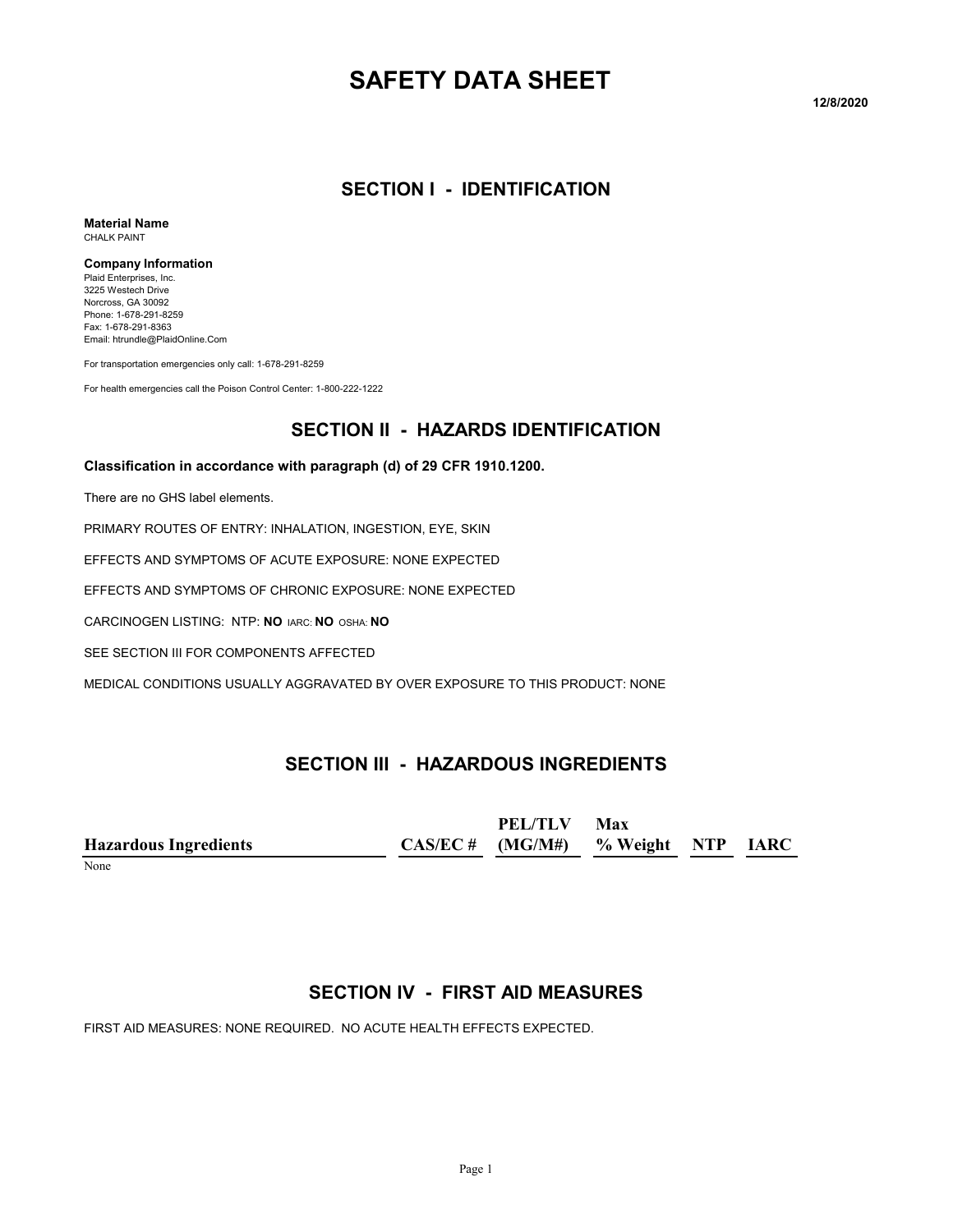# **SECTION V - FIRE FIGHTING MEASURES**

FLASH POINT (METHOD): N/A **AUTOIGNITION TEMPERATURE: N/A** EXPLOSION LIMITS IN AIR (% BY VOLUME): NOT EXPLOSIVE EXTINGUISHING MEDIA: NO SPECIAL MEDIA REQUIRED FIRE FIGHTING PROCEDURES: NO SPECIAL FIRE FIGHTING PROCEDURES REQUIRED UNUSUAL FIRE & EXPLOSION HAZARDS: NOT COMBUSTIBLE

# **SECTION VI - ACCIDENTAL RELEASE MEASURES**

STEPS TO BE TAKEN IN CASE A MATERIAL IS SPILLED: Clean up in accordance with all applicable regulations. Absorb spillage with noncombustible, absorbent material. For waste disposal, see Section XIII

# **SECTION VII - HANDLING AND STORAGE**

PRECAUTIONS TO BE TAKEN DURING STORAGE AND HANDLING: Good industrial hygiene practice requires that exposure be maintained below the TLV. This is preferably achieved through the provision of adequate ventilation. When exposure cannot be adequately controlled in this way, personal respiratory protection should be employed.

# **SECTION VIII - EXPOSURE CONTROLS / PERSONAL PROTECTION**

RESPIRATORY PROTECTION AND SPECIAL VENTILATION REQUIREMENTS: NONE REQUIRED OTHER PROTECTIVE EQUIPMENT (GLOVES, GOGGLES, ETC): NONE REQUIRED WORK/HYGIENE PRACTICES: NONE REQUIRED ENGINEERING CONTROLS: NONE REQUIRED

# **SECTION IX - PHYSICAL AND CHEMICAL PROPERTIES**

BOILING POINT: N/A<br>
VAPOR PRESSURE: N/A<br>
VAPOR PRESSURE: N/A SPECIFIC VAPOR DENSITY (AIR=1): N/A SPECIFIC GRAVITY: N/A SOLUBILITY IN WATER: N/A **REACTIVITY IN WATER: NON-REACTIVE** 

FLASH POINT (METHOD): N/A

# **SECTION X - STABILITY AND REACTIVITY**

HAZARDOUS POLYMERIZATION PRODUCTS: N/A STABILITY: STABLE CONDITIONS TO AVOID: N/A INCOMPATIBILITY (MATERIALS TO AVOID): N/A HAZARDOUS DECOMPOSITION PRODUCTS: Carbon monoxide, carbon dioxide and smoke

# **SECTION XI - TOXICOLOGICAL INFORMATION**

ACUTE EFFECTS ASSOCIATED WITH USE OF THIS MATERIAL: NONE EXPECTED The summated LD50 is 28269 mg/kg. The summated LC50 is 12415 mg/cubic meter. This product is not considered to be a known or suspected human carcinogen by NTP, IARC or OSHA (see section III)

# **SECTION XII - ECOLOGICAL INFORMATION**

HARMFUL EFFECTS KNOWN OTHER THAN THOSE ASSOCIATED WITH SUSPENDED INERT SOLIDS IN WATER.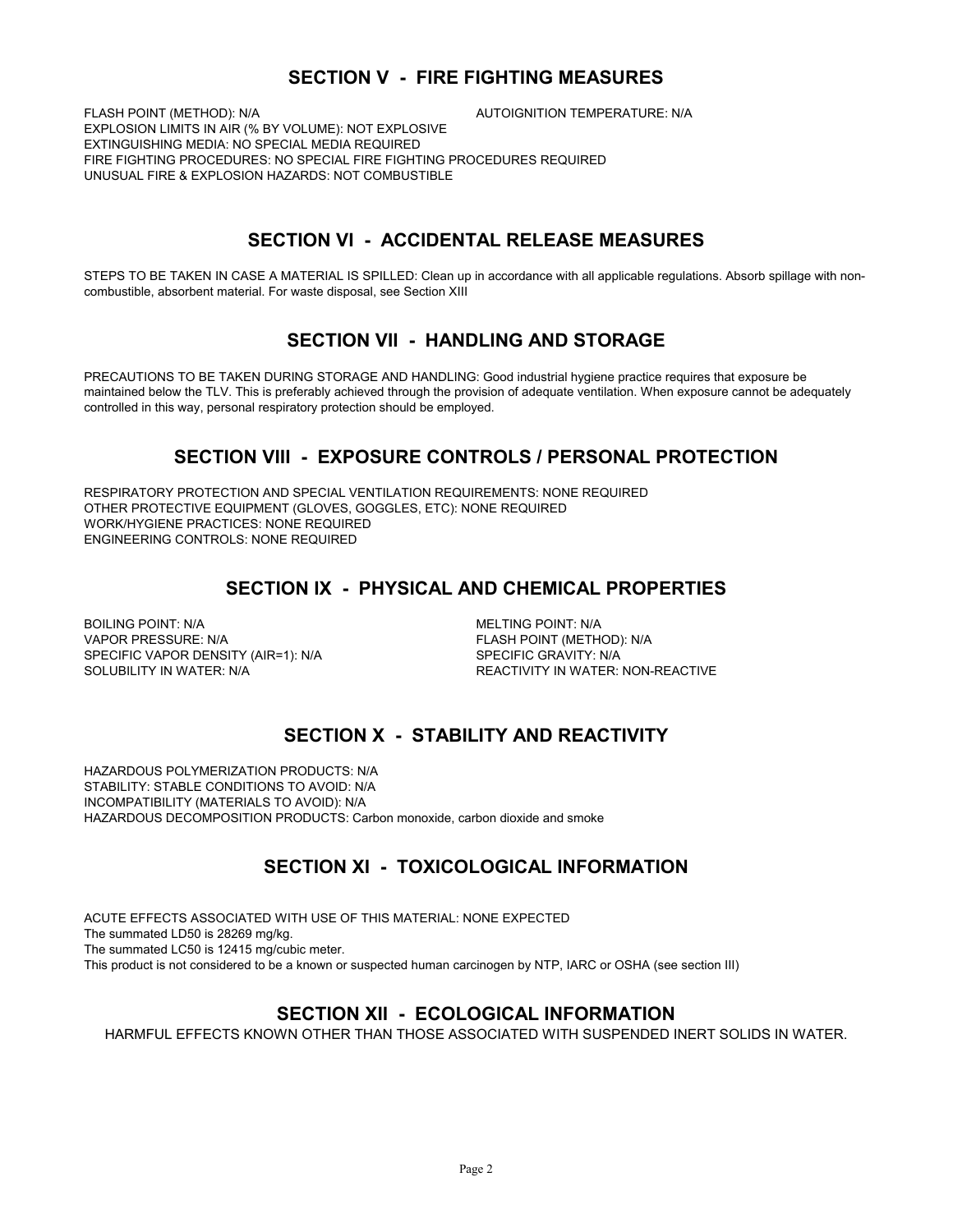# **SECTION XIII - DISPOSAL CONSIDERATIONS**

RCRA HAZARD CLASS (40 CFR 261): THIS PRODUCT IS NOT CLASSIFIED AS A HAZARDOUS WASTE. WASTE DISPOSAL METHOD: DISPOSE OF IN ACCORDANCE WITH FEDERAL, STATE AND LOCAL REGULATIONS.

# **SECTION XIV - TRANSPORTATION INFORMATION**

U.S. DOT (49 CFR 172.101): THIS IS NOT A HAZARDOUS MATERIAL AS CLASSIFIED BY CFR 172.101.

# **SECTION XV - REGULATORY INFORMATION**

CONTENTS OF THIS SDS COMPLY WITH OSHA HAZARD COMMUNICATION STANDARD 29 CFR 1910.1200

EPA SARA TITLE III CHEMICAL LISTINGS: SECTION 302.4 EXTREMELY HAZARDOUS SUBSTANCES (40 CFR 355): NONE

SECTION 313 TOXIC CHEMICALS (40 CFR 372): ALUMINUM

INTERNATIONAL REGULATIONS

CANADIAN WHMIS: THIS PRODUCT IS A CONTROLLED PRODUCT UNDER CANADA'S WORKPLACE HAZARDOUS MATERIALS INFORMATION SYSTEM. IT CONTAINS THE FOLLOWING TOXIC OR HIGHLY TOXIC MATERIALS: ALUMINUM PROPYLENE GLYCOL STYRENE ACRYLIC COPOLYMER

 Under CPSC's consumer product regulations (16CFR1500.3 and 150014), this product has the following required acute and chronic hazard labeling:

**NONE**

# **SECTION XVI - OTHER INFORMATION**

Disclaimer: We believe the statements, technical information and recommendations contained herein are reliable, but they are given without warranty or guarantee of any kind. The information contained in this document applies to this specific material as supplied. It may not be valid for this material if it is used in combination with any other materials. It is the user's responsibility to satisfy oneself as to the suitability and completeness of this information for the user's own particular use.

**LAST REVISION DATE: 12/08/2020**

**Prepared by Duke OEM Toxicology**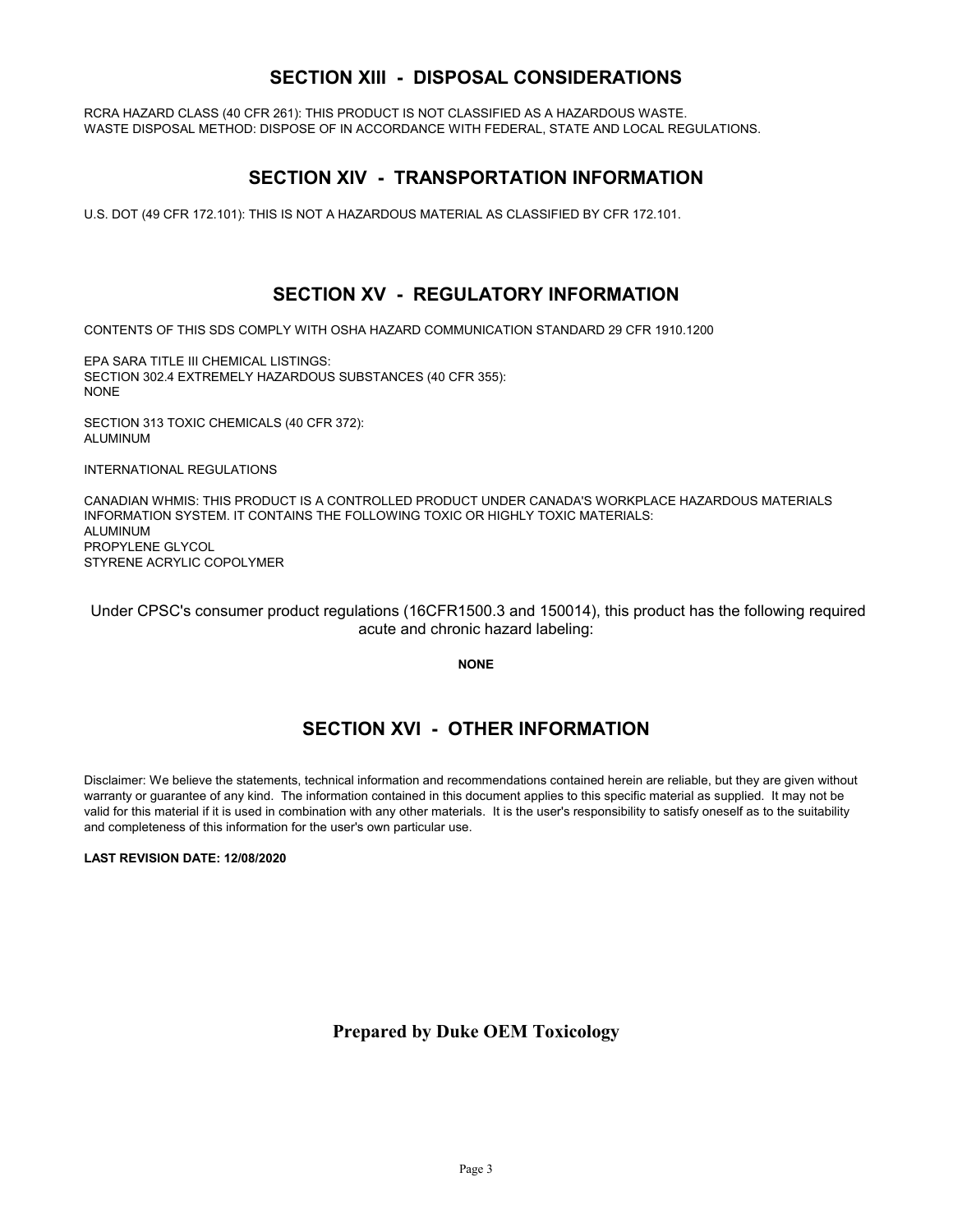# **COLOR INFORMATION**

THIS SDS APPLIES TO THE FOLLOWING COLORS WHICH ARE ASSOCIATED WITH HAZARDOUS AND/OR NON-HAZARDOUS INGREDIENTS

| <b>Product Color</b>                          | <b>SKU</b> | <b>Hazardous Ingredient</b> |
|-----------------------------------------------|------------|-----------------------------|
| 04040 CERAMCOAT CHALK PAINT 8OZ WHITE LACE    |            | (NONE)                      |
| 04041 CERAMCOAT CHALK PAINT 8OZ WHIPPED       |            | (NONE)                      |
| <b>CREAM</b>                                  |            |                             |
| 04042 CERAMCOAT CHALK PAINT 8OZ RAVEN         |            | (NONE)                      |
| 04043 CERAMCOAT CHALK PAINT 8OZ DARK          |            | (NONE)                      |
| <b>MOLASSES</b>                               |            |                             |
| 04044 CERAMCOAT CHALK PAINT 8OZ CAROB         |            | (NONE)                      |
| 04046 CERAMCOAT CHALK PAINT 8OZ FADED THISTLE |            | (NONE)                      |
| 04047 CERAMCOAT CHALK PAINT 8OZ NAVY          |            | (NONE)                      |
| 04048 CERAMCOAT CHALK PAINT 8OZ DUSTY DENIM   |            | (NONE)                      |
| 04049 CERAMCOAT CHALK PAINT 8OZ LONDON        |            | (NONE)                      |
| <b>STONE</b>                                  |            |                             |
| 04050 CERAMCOAT CHALK PAINT 8OZ BISCOTTI      |            | (NONE)                      |
| 04051 CERAMCOAT CHALK PAINT 8OZ OYSTER SHELL  |            | (NONE)                      |
| 04052 CERAMCOAT CHALK PAINT 8OZ CADET GRAY    |            | (NONE)                      |
| 04053 CERAMCOAT CHALK PAINT 8 OZ BASIL        |            | (NONE)                      |
| 04054 CERAMCOAT CHALK PAINT 8OZ SPANISH MOSS  |            | (NONE)                      |
| 04056 CERAMCOAT CHALK PAINT 8 OZ CAMEO ROSE   |            | (NONE)                      |
| 04058 CERAMCOAT CHALK PAINT 8OZ PERSIMMON     |            | (NONE)                      |
| 04059 CERAMCOAT CHALK PAINT 8OZ LIGHT         |            | (NONE)                      |
| <b>CHAMBRAY</b>                               |            |                             |
| 04060 CERAMCOAT CHALK PAINT 8OZ BLUE LAKE     |            | (NONE)                      |
| 04061 CERAMCOAT CHALK PAINT 8OZ COOL MINT     |            | (NONE)                      |
| 04062 CERAMCOAT CHALK PAINT 8OZ LICHEN        |            | (NONE)                      |
| 04063 CERAMCOAT CHALK PAINT 80Z FADED TEAL    |            | (NONE)                      |
| 04064 CERAMCOAT CHALK PAINT 8OZ DRAGONFLY     |            | (NONE)                      |
| 04065 CERAMCOAT CHALK PAINT 8OZ DARK CHERRY   |            | (NONE)                      |
| 04066 CERAMCOAT CHALK PAINT 8OZ REGAL RED     |            | (NONE)                      |
| 04067 CERAMCOAT CHALK PAINT 8 OZ MARIGOLD     |            | (NONE)                      |
| 04074 CERAMCOAT CHALK PAINT 8OZ COLONIAL      |            | (NONE)                      |
| TEAL                                          |            |                             |
| 18070 MS 8OZ VNTG CLAY                        | 514060     | (NONE)                      |
| 18071 MS 8OZ VNTG ADMIRAL BLUE                | 514061     | (NONE)                      |
| 18072 MS 8OZ VNTG PATINA                      | 514062     | (NONE)                      |
| 18073 MS 8OZ VNTG TEAL                        | 514063     | (NONE)                      |
| 25643 FA HDC 32OZ COTTAGE WHITE               |            | (NONE)                      |
| 25644 FA HDC 32OZ CASTLE                      |            | (NONE)                      |
| 25645 FA HDC 32OZ OATMEAL                     |            | (NONE)                      |
| 25646 FA HDC 32OZ SUMMER PORCH                |            | (NONE)                      |
| 25647 FA HDC 32OZ SEASIDE VILLA               |            | (NONE)                      |
| 25649 FA HDC 16OZ SAGE                        |            | (NONE)                      |
| 25650 FA HDC 16OZ NANTUCKET BLUE              |            | (NONE)                      |
| 33519 MS 8OZ VNTG WEDDING CAKE                | 346865     | (NONE)                      |
| 33520 MS 8OZ VNTG BEETLE BLACK                | 346867     | (NONE)                      |
| 33521 MS 8OZ VNTG ANTIQUE SKY                 | 346883     | (NONE)                      |
| 33522 MS 8OZ VNTG IVORY                       | 346884     | (NONE)                      |
| 33523 MS 8OZ VNTG TILLED SOIL                 | 346885     | (NONE)                      |
| 33524 MS 8OZ VNTG EUCALYPTUS                  | 346886     | (NONE)                      |
| 33525 MS 8OZ VNTG RIVER ROCK                  | 346887     | (NONE)                      |
| 33526 MS 8OZ VNTG SAILOR BLUE                 | 346888     | (NONE)                      |
| 33527 MS 8OZ VNTG CHARCOAL                    | 348696     | (NONE)                      |
| 33528 MS 8OZ VNTG PURPLE DUSK                 | 346897     | (NONE)                      |
| 33529 MS 8OZ VNTG RED WAGON                   | 346898     | (NONE)                      |
| 33530 MS 8OZ VNTG TERRA COTTA                 | 346899     | (NONE)                      |
| 33531 MS 8OZ VNTG PEAR                        | 346900     | (NONE)                      |
| 33532 MS 8OZ VNTG LINEN                       | 346901     | (NONE)                      |
| 33533 MS 8OZ VNTG BLUE AGAVE                  | 346902     | (NONE)                      |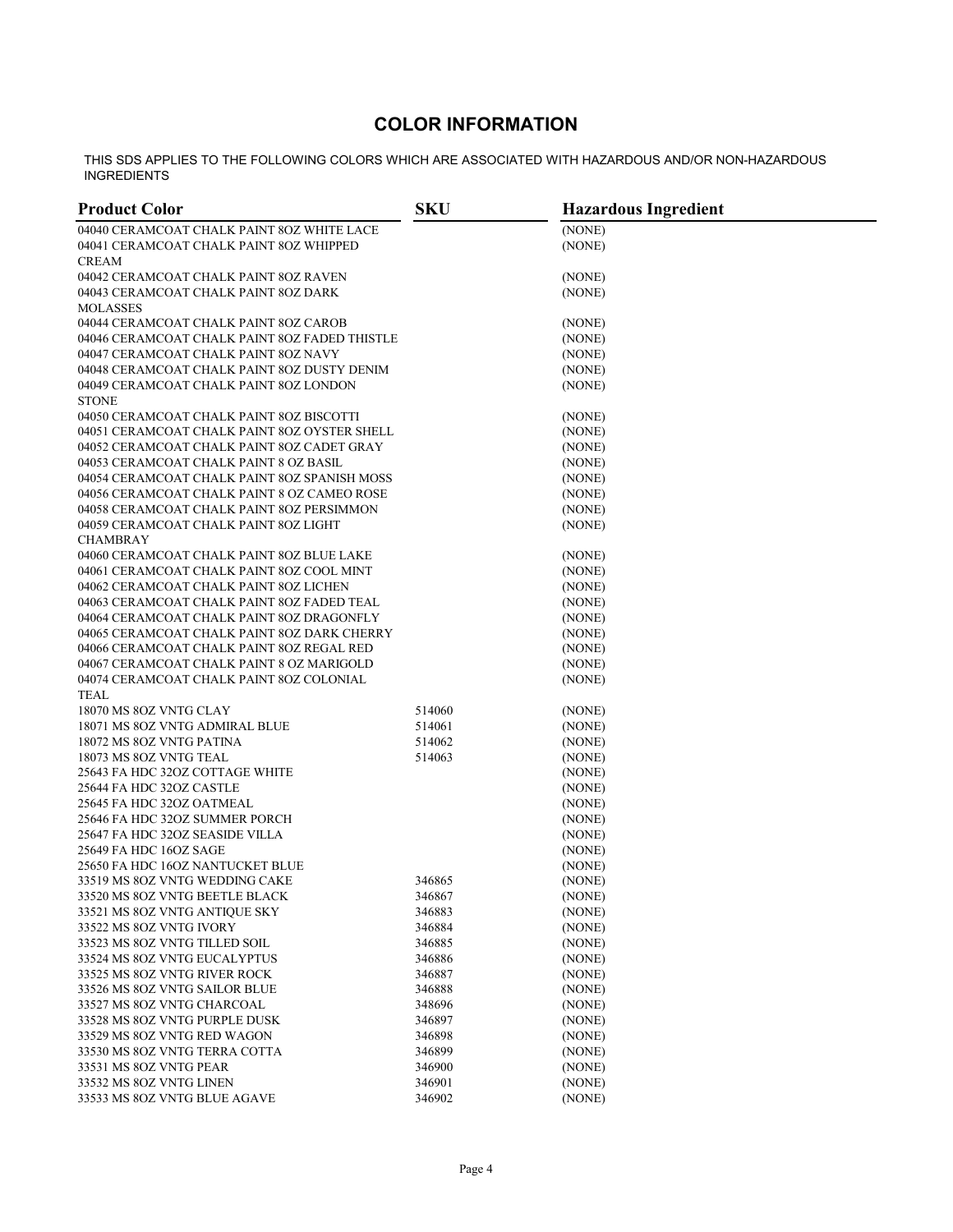| <b>Product Color</b>                                              | <b>SKU</b> | <b>Hazardous Ingredient</b> |
|-------------------------------------------------------------------|------------|-----------------------------|
| 33534 MS 8OZ VNTG PARISIAN BLUE                                   | 346903     | (NONE)                      |
| 33535 MS 8OZ VNTG BROOK                                           | 346904     | (NONE)                      |
| 33536 MS 8OZ VNTG SMOKE                                           | 346905     | (NONE)                      |
| 33537 MS 8OZ VNTG SPRING LILAC                                    | 346906     | (NONE)                      |
| 33538 MS 8OZ VNTG SEASHELL                                        | 346907     | (NONE)                      |
| 33539 MS 8OZ VNTG CANTALOUPE                                      | 346908     | (NONE)                      |
| 33540 MS 8OZ VNTG TOMATILLO                                       | 346868     | (NONE)                      |
| 34150 FA HDC 8OZ WHITE ADIRONDACK<br>34151 FA HDC 8OZ SHEEPSKIN   |            | (NONE)<br>(NONE)            |
| 34152 FA HDC 8OZ BAVARIAN                                         |            | (NONE)                      |
| 34153 FA HDC 8OZ IMPERIAL                                         |            | (NONE)                      |
| 34154 FA HDC 8OZ SALMON CORAL                                     |            | (NONE)                      |
| 34155 FA HDC 8OZ VINTAGE MUSTARD                                  |            | (NONE)                      |
| 34156 FA HDC 8OZ YELLOW CROCHET                                   |            | (NONE)                      |
| 34157 FA HDC 8OZ IRISH                                            |            | (NONE)                      |
| 34158 FA HDC 8OZ GROTTO                                           |            | (NONE)                      |
| 34159 FA HDC 8OZ CASCADE                                          |            | (NONE)                      |
| 34161 FA HDC 8OZ NAUTICAL                                         |            | (NONE)                      |
| 34162 FA HDC 8OZ GLACIER<br>34163 FA HDC 8OZ LILAC                |            | (NONE)<br>(NONE)            |
| 34164 FA HDC 8OZ WILLOW MIST                                      |            | (NONE)                      |
| 34165 FA HDC 8OZ JAVA                                             |            | (NONE)                      |
| 34166 FA HDC 8OZ OATMEAL                                          |            | (NONE)                      |
| 34167 FA HDC 8OZ PARISIAN GREY                                    |            | (NONE)                      |
| 34168 FA HDC 8OZ CASTLE                                           |            | (NONE)                      |
| 34169 FA HDC 8OZ RICH BLACK                                       |            | (NONE)                      |
| 34174 FA HDC 8OZ PIONEER RED                                      |            | (NONE)                      |
| 34175 FA HDC 8OZ SUNSET ROSE                                      | 621908     | (NONE)                      |
| 34176 FA HDC 8OZ HAZY                                             |            | (NONE)                      |
| 34177 FA HDC 8OZ ELEGANT TEAL                                     |            | (NONE)                      |
| 34178 FA HDC 8OZ SILVER SHADOW<br>34179 FA HDC 8OZ SERIOUSLY GRAY |            | (NONE)<br>(NONE)            |
| 34180 FA HDC 8OZ FRENCH LINEN                                     | 621909     | (NONE)                      |
| 34181 FA HDC 8OZ WHISPERING WHEAT                                 |            | (NONE)                      |
| 34695 FA HDC 8OZ BLUE CHILL                                       | 621910     | (NONE)                      |
| 34800 FA HDC 8OZ CINNAMON                                         |            | (NONE)                      |
| 34801 FA HDC 8OZ SPANISH MOSS                                     |            | (NONE)                      |
| 34802 FA HDC 8OZ PROVINCIAL BLUE                                  |            | (NONE)                      |
| 34803 FA HDC 8OZ PATINA                                           |            | (NONE)                      |
| 34804 FA HDC 8OZ METALLIC GOLD                                    |            | (NONE)                      |
| 34805 FA HDC 8OZ METALLIC SILVER                                  |            | (NONE)                      |
| 34806 FA HDC 8OZ METALLIC COPPER<br>34843 FA HDC 8OZ CASCADE      |            | (NONE)<br>(NONE)            |
| 34844 FA HDC 8OZ RICH BLACK                                       |            | (NONE)                      |
| 34845 FA HDC 8OZ SHEEPSKIN                                        |            | (NONE)                      |
| 34846 FA HDC 8OZ WHITE ADIRONDACK                                 |            | (NONE)                      |
| 34847 FA HDC 8OZ GROTTO                                           |            | (NONE)                      |
| 34865 FA HDC 8OZ MILK JUG                                         | 621912     | (NONE)                      |
| 34868 FA HDC 8OZ SAGE BLOSSOM                                     | 621913     | (NONE)                      |
| 34869FA HDC 8OZ SAND STORM                                        | 621914     | (NONE)                      |
| 34870 FA HDC 16OZ VINTAGE VICTORIAN                               |            | (NONE)                      |
| 34871 FA HDC 16OZ SEASIDE VILLA                                   |            | (NONE)                      |
| 34872 FA HDC 16OZ PATINA<br>34873 FA HDC 16OZ CASTLE              |            | (NONE)<br>(NONE)            |
| 34874 FA HDC 16OZ OATMEAL                                         |            | (NONE)                      |
| 34875 FA HDC 16OZ SUMMER PORCH                                    |            | (NONE)                      |
| 34876 FA HDC 16OZ MAUI SAND                                       |            | (NONE)                      |
| 34877 FA HDC 16OZ TUSCAN RED                                      |            | (NONE)                      |
| 34878 FA HDC 32OZ WHITE ADIRONDACK                                |            | (NONE)                      |
| 34879 FA HDC 32OZ SHEEPSKIN                                       |            | (NONE)                      |
| 34880 FA HDC 32OZ CASCADE                                         |            | (NONE)                      |
| 34881 FA HDC 32OZ PARISIA GREY                                    |            | (NONE)                      |
| 34882 FA HDC 32OZ RICH BLACK                                      |            | (NONE)                      |
| 34887 FA HDC 16OZ TUSCAN RED                                      |            | (NONE)                      |
| 34923 FA HDC 8OZ SUMMER PORCH<br>34924 FA HDC 8OZ SEASIDE VILLA   |            | (NONE)<br>(NONE)            |
|                                                                   |            |                             |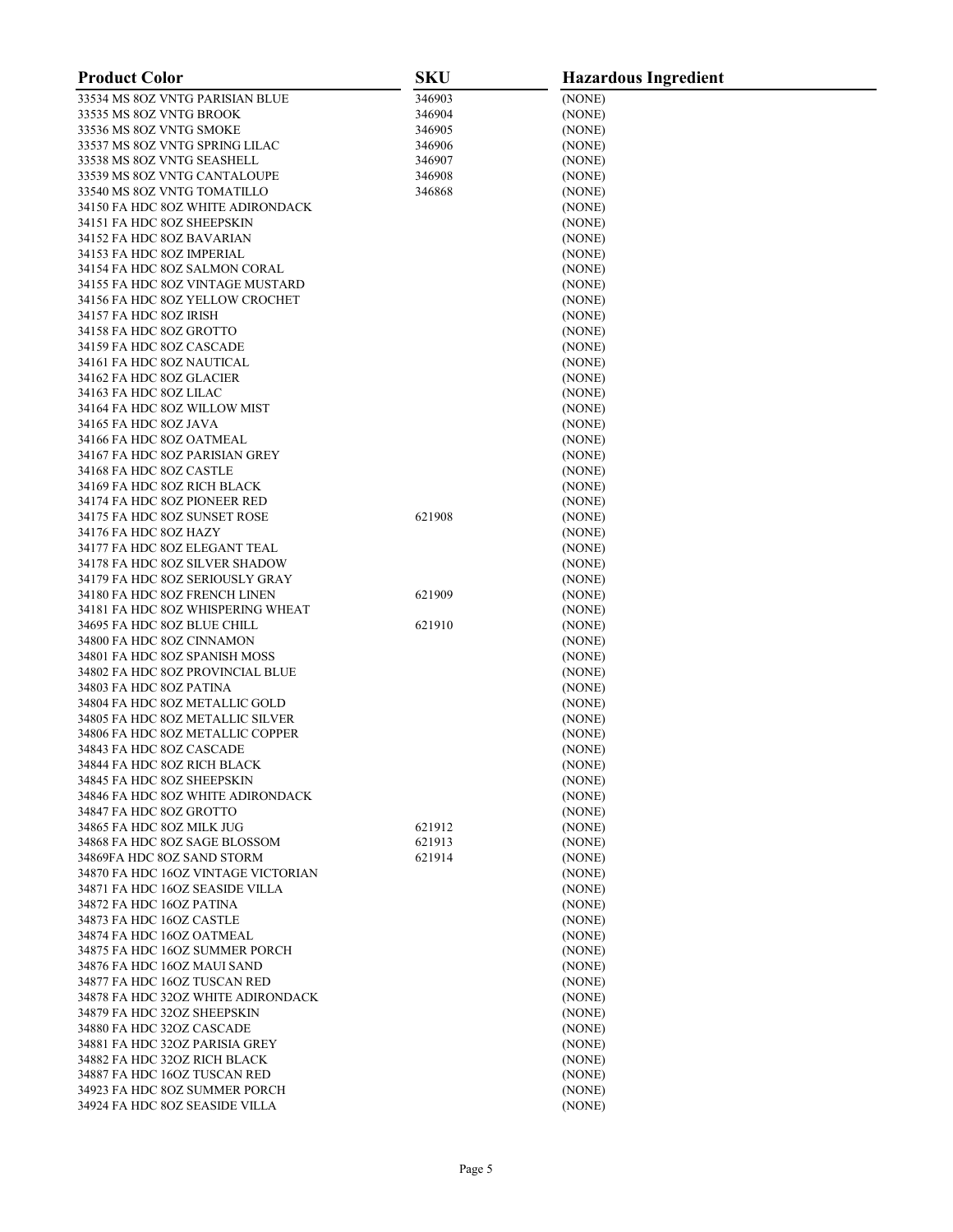| <b>Product Color</b>                                           | SKU | <b>Hazardous Ingredient</b> |
|----------------------------------------------------------------|-----|-----------------------------|
| 34927 FA HDC 8OZ VINTAGE VICTORIAN                             |     | (NONE)                      |
| 34929 FA HDC 8OZ COTTAGE WHITE                                 |     | (NONE)                      |
| 34931 FA HDC 8OZ CATHEDRAL DOOR                                |     | (NONE)                      |
| 34932 FA HDC 8OZ MAUI SAND                                     |     | (NONE)                      |
| 34994 FA HDC 8OZ TUSCAN RED                                    |     | (NONE)                      |
| 34996 FA HDC 8OZ MONARCH                                       |     | (NONE)                      |
| 34997 FA HDC 8OZ PINE                                          |     | (NONE)                      |
| 34998 FA HDC 8OZ SAVANNAH                                      |     | (NONE)                      |
| 34999 FA HDC 8OZ SAGE                                          |     | (NONE)                      |
| 36020 FA HDC 8OZ TURKISH                                       |     | (NONE)                      |
| 36021 FA HDC 8OZ COBBLESTONE                                   |     | (NONE)                      |
| 36022 FA HDC 8OZ ENGLISH LAVENDAR<br>36026 FA HDC 8OZ BORDEAUX |     | (NONE)<br>(NONE)            |
| 36031 FA HDC 8OZ RIVIERA                                       |     | (NONE)                      |
| 36034 FA HDC 8OZ ENGLISH LAVENDAR                              |     | (NONE)                      |
| 36038 FA HDC 8OZ NANTUCKET BLUE                                |     | (NONE)                      |
| 36042 FA HDC 8OZ AEGEAN SEA                                    |     | (NONE)                      |
| 36051 FA HDC 8OZ BORDEAUX                                      |     | (NONE)                      |
| 36300 FA HDC 2OZ WHITE ADIRONDACK                              |     | (NONE)                      |
| 36301 FA HDC 2OZ SHEEPSKIN                                     |     | (NONE)                      |
| 36302 FA HDC 2OZ VINTAGE VICTORIAN                             |     | (NONE)                      |
| 36303 FA HDC 2OZ IMPERIAL                                      |     | (NONE)                      |
| 36304 FA HDC 2OZ VINTAGE MUSTARD                               |     | (NONE)                      |
| 36305 FA HDC 2OZ SPANISH MOSS                                  |     | (NONE)                      |
| 36306 FA HDC 2OZ GROTTO                                        |     | (NONE)                      |
| 36307 FA HDC 2OZ CASCADE                                       |     | (NONE)                      |
| 36308 FA HDC 2OZ NAUTICAL                                      |     | (NONE)                      |
| 36309 FA HDC 2OZ JAVA                                          |     | (NONE)                      |
| 36310 FA HDC 2OZ CASTLE                                        |     | (NONE)                      |
| 36311 FA HDC 2OZ OATMEAL                                       |     | (NONE)                      |
| 36312 FA HDC 2OZ PARISIA GREY                                  |     | (NONE)                      |
| 36313 FA HDC 2OZ RICH BLACK                                    |     | (NONE)                      |
| 36316 FA HDC 2OZ GLACIER                                       |     | (NONE)                      |
| 36317 FA HDC 2OZ LILAC                                         |     | (NONE)                      |
| 36324 FA HDC 2OZ BAVARIAN                                      |     | (NONE)                      |
| 36325 FA HDC 2OZ TUSCAN RED                                    |     | (NONE)                      |
| 36327 FA HDC 2OZ PATINA                                        |     | (NONE)                      |
| 36328 FA HDC 2OZ MAUI SAND                                     |     | (NONE)                      |
| 36329 FA HDC 2OZ SEASIDE VILLA                                 |     | (NONE)                      |
| 36330 FA HDC 2OZ SUMMER PORCH                                  |     | (NONE)                      |
| 36331 FA HDC 2OZ SAGE                                          |     | (NONE)                      |
| 36332 FA HDC 2OZ NANTUCKET BLUE<br>36333 FA HDC 2OZ SAVANNAH   |     | (NONE)<br>(NONE)            |
| 36334 FA HDC 2OZ COTTAGE WHITE                                 |     | (NONE)                      |
| 36335 FA HDC 2OZ ENGLISH LAVENDAR                              |     | (NONE)                      |
| 36336 FA HDC 2OZ MONARCH                                       |     | (NONE)                      |
| 36337 FA HDC 2OZ WILLOW MIST                                   |     | (NONE)                      |
| 36338 FA HDC 2OZ PROVINCIAL BLUE                               |     | (NONE)                      |
| 36339 FA HDC 2OZ SALMON CORAL                                  |     | (NONE)                      |
| 38728 FA HDC 32OZ PATINA                                       |     | (NONE)                      |
| 38729 FA HDC 32OZ TUSCAN RED                                   |     | (NONE)                      |
| 38730 FA HDC 16OZ PARISIAN GREY                                |     | (NONE)                      |
| 394127 WHITE                                                   |     | (NONE)                      |
| 394129 PARCHMENT                                               |     | (NONE)                      |
| 394130 PINK BLISS                                              |     | (NONE)                      |
| 394131 NATIVE TUROUOISE                                        |     | (NONE)                      |
| 394132 SILVER GRAY                                             |     | (NONE)                      |
| 394133 BLACK                                                   |     | (NONE)                      |
| 394134 METALLIC SILVER                                         |     | (NONE)                      |
| 394135 METALLIC GOLD                                           |     | (NONE)                      |
| 395649 DEEP PEACH                                              |     | (NONE)                      |
| 395652 BLUE SKY                                                |     | (NONE)                      |
| 401538 MOSS GREEN                                              |     | (NONE)                      |
| 401540 LAVENDAR                                                |     | (NONE)                      |
| 401541 OYSTER                                                  |     | (NONE)                      |
| 401543 ONYX                                                    |     | (NONE)                      |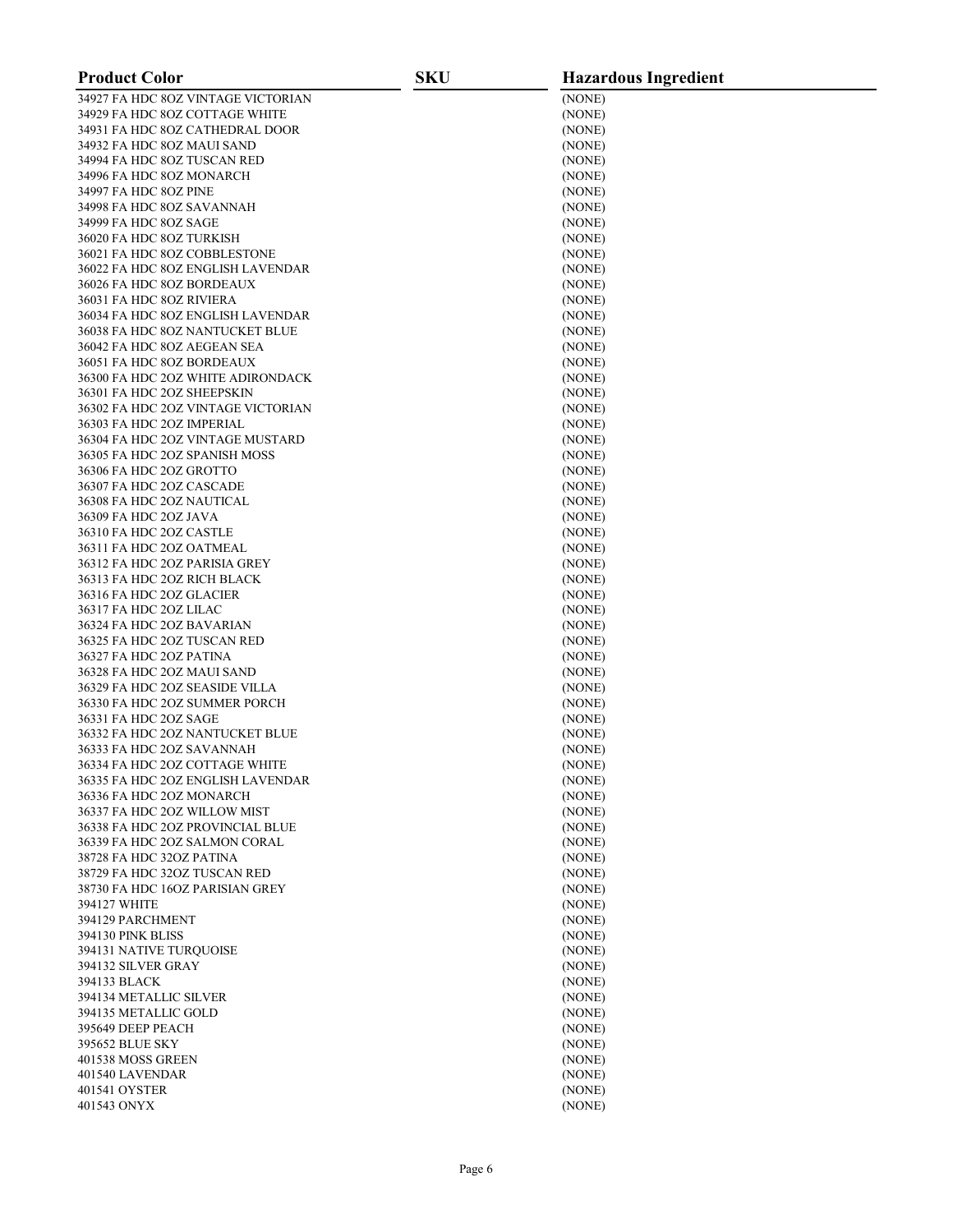| <b>Product Color</b>                       | <b>SKU</b> | <b>Hazardous Ingredient</b> |
|--------------------------------------------|------------|-----------------------------|
| 401544 SUCCULENT                           |            | (NONE)                      |
| 401545 LILAC BLOOM                         |            | (NONE)                      |
| 401547 SIMPLY WHITE                        |            | (NONE)                      |
| 401556 POWDER PINK                         |            | (NONE)                      |
| 401581 METALLIC SILVER                     |            | (NONE)                      |
| 401596 METALLIC GOLD                       |            | (NONE)                      |
| 401605 PORCELAIN                           |            | (NONE)                      |
| 401638 BLUSH                               |            | (NONE)                      |
| 401653 ANTIQUE AQUA                        |            | (NONE)                      |
| 401657 DUNE                                |            | (NONE)                      |
| 401694 PALE MOON                           |            | (NONE)                      |
| 401755 PEWTER                              |            | (NONE)                      |
| 401775 TIMELESS TEAL<br>401776 FRESH EARTH |            | (NONE)                      |
| 401786 METALLIC COPPER                     |            | (NONE)<br>(NONE)            |
| 401795 CARNATION                           |            | (NONE)                      |
| 401797 TRUE RED                            |            | (NONE)                      |
| 401861 CAYANNE                             |            | (NONE)                      |
| 401862 CRYSTAL BLUE                        |            | (NONE)                      |
| 401863 CARIBBEAN BLUE                      |            | (NONE)                      |
| 401905 SEA GLASS                           |            | (NONE)                      |
| 401970 PACIFICA                            |            | (NONE)                      |
| 413847 LINEN                               |            | (NONE)                      |
| 413848 FRENCH WINE                         |            | (NONE)                      |
| 413849 BURNT ORANGE                        |            | (NONE)                      |
| 413850 RICH BROWN                          |            | (NONE)                      |
| 413851 FRENCH TEAL                         |            | (NONE)                      |
| 413852 MIDNIGHT BLUE                       |            | (NONE)                      |
| 417691 FRENCH TEAL                         |            | (NONE)                      |
| 417694 RICH BROWN                          |            | (NONE)                      |
| 417697 BURNT ORANGE                        |            | (NONE)                      |
| 428379 DEEP PEACH                          |            | (NONE)                      |
| 428382 NATIVE TURQUOISE                    |            | (NONE)                      |
| 428384 PARCHMENT                           |            | (NONE)                      |
| 428386 PINK BLISS                          |            | (NONE)                      |
| 428388 DEEP TEAL<br>428390 MIDNIGHT BLUE   |            | (NONE)<br>(NONE)            |
| 428391 SCARLET                             |            | (NONE)                      |
| 428393 FRENCH TEAL                         |            | (NONE)                      |
| 428397 WHITE                               |            | (NONE)                      |
| 428400 CAMOUFLAGE                          |            | (NONE)                      |
| 428403 GOLD OCHRE                          |            | (NONE)                      |
| 428411 GROUND CINNAMON                     |            | (NONE)                      |
| 428412 WISTERIA                            |            | (NONE)                      |
| 428413 SILVER GRAY                         |            | (NONE)                      |
| 428415 BLACK                               |            | (NONE)                      |
| 428419 LINEN                               |            | (NONE)                      |
| 428422 SCARLET                             |            | (NONE)                      |
| 428424 CAMOUFLAGE                          |            | (NONE)                      |
| 428425 PARCHMENT                           |            | (NONE)                      |
| 438034 COCOON                              |            | (NONE)                      |
| 438035 DUSTY CORAL                         |            | (NONE)                      |
| 438036 TUSCAN GOLD                         |            | (NONE)                      |
| 438037 FOREST<br>438038 SEAFOAM            |            | (NONE)<br>(NONE)            |
| 438041 SIMPLY WHITE                        |            | (NONE)                      |
| 438042 COCOON                              |            | (NONE)                      |
| 438043 PALE MOON                           |            | (NONE)                      |
| 438044 ESPRESSO                            |            | (NONE)                      |
| 438046 ANTIQUE AQUA                        |            | (NONE)                      |
| 438047 ONYX                                |            | (NONE)                      |
| 438049 INDIGO                              |            | (NONE)                      |
| 438050 TRELLIS GREY                        |            | (NONE)                      |
| 438051 CRYSTAL BLUE                        |            | (NONE)                      |
| 438052 TIMELESS TEAL                       |            | (NONE)                      |
| 44630E MERLOT                              |            | (NONE)                      |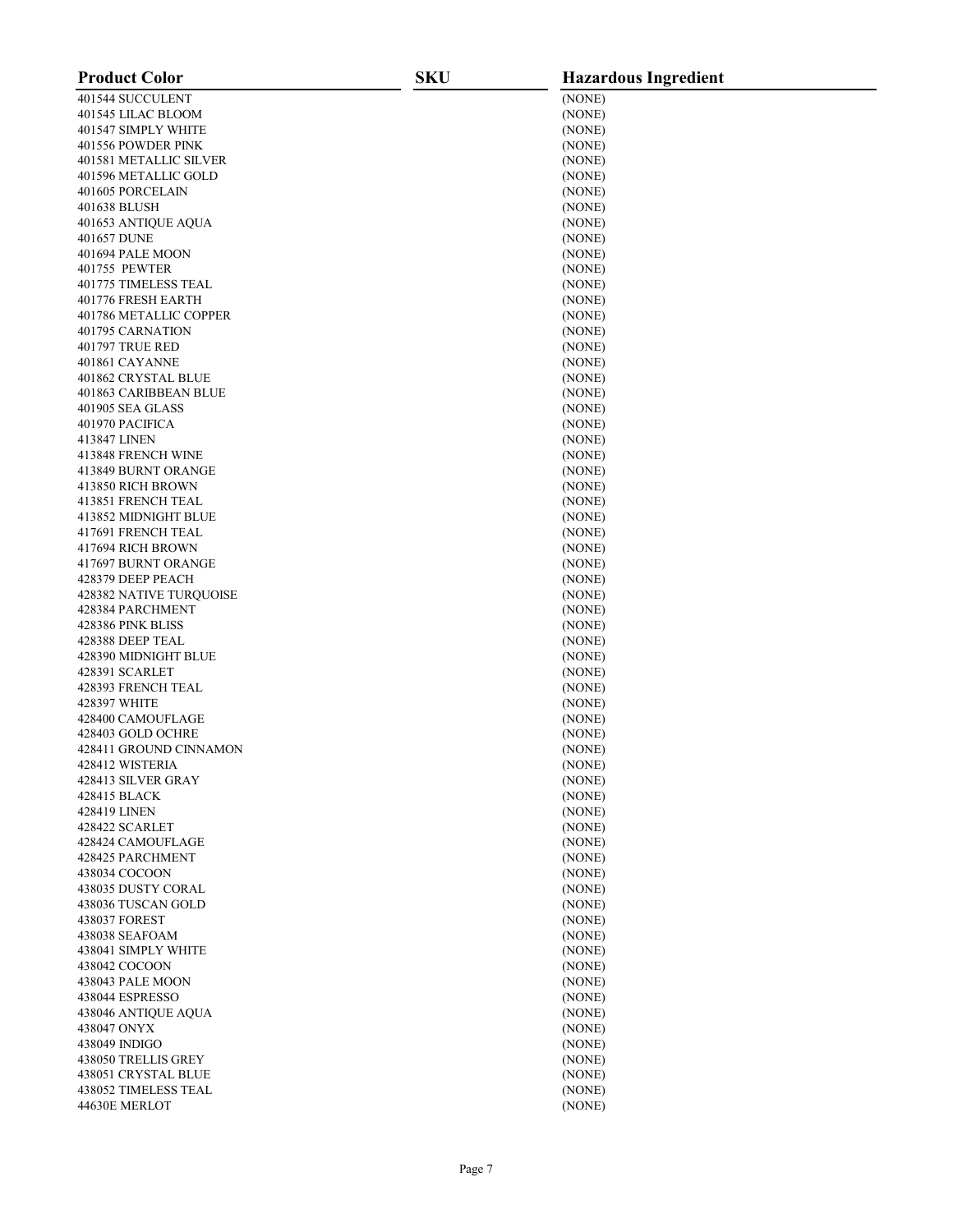| <b>Product Color</b>                    | <b>SKU</b> | <b>Hazardous Ingredient</b> |
|-----------------------------------------|------------|-----------------------------|
| 44631E SCALLION                         |            | (NONE)                      |
| 44632E MALACHITE                        |            | (NONE)                      |
| 44633E STEEL                            |            | (NONE)                      |
| 44634E MERLOT                           |            | (NONE)                      |
| 44860E FAWN                             |            | (NONE)                      |
| 44861E NIMBUS                           |            | (NONE)                      |
| 44862E STEEL                            |            | (NONE)                      |
| 44863E PLASTER                          |            | (NONE)                      |
| <b>44864E IVORY</b>                     |            | (NONE)                      |
| 458471 FLAMINGO PINK                    |            | (NONE)                      |
| 458472 SMOKED PEARL                     |            | (NONE)                      |
| 50659 FA HDC 8 OZ GROTTO                | 430055     | (NONE)                      |
| 50660 FA HDC 8 OZ CASCADE               | 430056     | (NONE)                      |
| 50661 FA HDC 8 OZ SHEEPSKIN             | 430057     | (NONE)                      |
| 50662 FA HDC 8 OZ WHITE ADIRONDACK      | 430058     | (NONE)                      |
| 50663 FA HDC 8 OZ IMPERIAL              | 430059     | (NONE)                      |
| 50665 FA HDC 8 OZ VINTAGE MUSTARD       | 430060     | (NONE)                      |
| 50668 FA HDC 8 OZ NAUTICAL              | 430061     | (NONE)                      |
| 50673 FA HDC 8 OZ CASTLE                | 430063     | (NONE)                      |
| 50674 FA HDC 8 OZ RICH BLACK            | 430066     | (NONE)                      |
| 50682 FA HDC 8OZ PARISIAN GREY          | 483775     | (NONE)                      |
| 50683 FA HDC 8OZ OATMEAL                | 483776     | (NONE)                      |
| 50686 FA HDC 8OZ MAUI SAND              | 483779     | (NONE)                      |
| 50687 FA HDC 8OZ VINTAGE VICTORIAN      | 483780     | (NONE)                      |
| 50688 FA HDC 8OZ SPANISH MOSS           | 483781     | (NONE)                      |
| 50689 FA HDC 8OZ SEASIDE VILLA          | 483782     | (NONE)                      |
| 50690 FA HDC 8OZ SALMON CORAL           | 493783     | (NONE)                      |
| 50691 FA HDC 8OZ GLACIER                | 483784     | (NONE)                      |
| 50699 FA HDC 8 OZ JAVA                  | 483831     | (NONE)                      |
| 50709 FA HDC 8OZ BORDEAUX               | 483778     | (NONE)                      |
| 515010 CHERRY                           |            | (NONE)                      |
| 515011 HONEY MUSTARD                    |            | (NONE)                      |
| 515012 DEEP TURQUOISE                   |            | (NONE)                      |
| 515543 CRISP BLUE                       |            | (NONE)                      |
| 515544 CHERRY                           |            | (NONE)                      |
| 515545 DEEP TURQUOISE                   |            | (NONE)                      |
| 515546 CRISP BLUE                       |            | (NONE)                      |
| 515547 ASH GRAY                         |            | (NONE)                      |
| 515666 SIMPLY WHITE<br>515667 PORCELAIN |            | (NONE)                      |
|                                         |            | (NONE)                      |
| 515668 SANDY BEACH<br>515669 ONYX       |            | (NONE)<br>(NONE)            |
| 515670 INDIGO                           |            |                             |
| 515671 SEA FOAM                         |            | (NONE)<br>(NONE)            |
| 515672 TRELLIS GRAY                     |            | (NONE)                      |
| 515673 SEA GLASS                        |            | (NONE)                      |
| 515674 ANTIQUE AQUA                     |            | (NONE)                      |
| 515675 TRUE RED                         |            | (NONE)                      |
| 515676 ESPRESSO                         |            | (NONE)                      |
| 515677 SLATE GRAY                       |            | (NONE)                      |
| 515678 GRAY WOOL                        |            | (NONE)                      |
| 5723 FA HDC 2OZ PROMINENT PINK          |            | (NONE)                      |
| 5724 FA HDC 2OZ CURRANT                 |            | (NONE)                      |
| 5725 FA HDC 2OZ SAGE SHADOW             |            | (NONE)                      |
| 5726 FA HDC 2OZ TRANQUIL TIDE           |            | (NONE)                      |
| 5727 FA HDC 20Z VINTAGE TEAL            |            | (NONE)                      |
| 5936 FA HDC 2OZ WHITE ADIRONDACK        |            | (NONE)                      |
| 5942 FA HDC 2OZ ELEGANT TEAL            |            | (NONE)                      |
| 5944 FA HDC 2OZ SERIOUSLY GRAY          |            | (NONE)                      |
| 60068 RICH BLACK                        |            | (NONE)                      |
| 60069 CASCADE                           |            | (NONE)                      |
| 60070 SHEEPSKIN                         |            | (NONE)                      |
| 60071 GROTTO                            |            | (NONE)                      |
| <b>60073 WHITE ADIRONDACK</b>           |            | (NONE)                      |
| 60074 NAUTICAL                          |            | (NONE)                      |
| 60075 IMPERIAL                          |            | (NONE)                      |
|                                         |            |                             |

## Page 8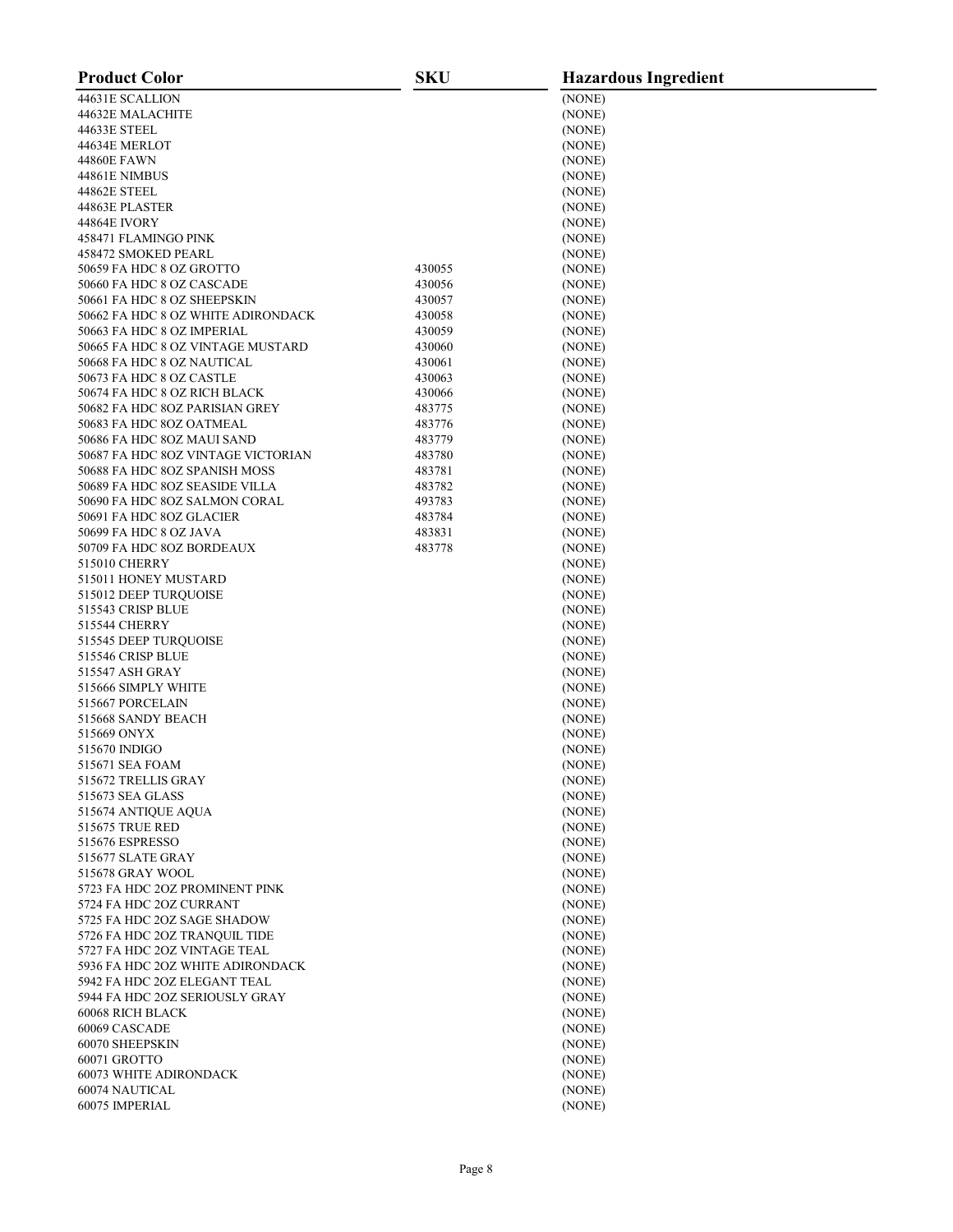| <b>Product Color</b>            | <b>SKU</b> | <b>Hazardous Ingredient</b> |
|---------------------------------|------------|-----------------------------|
| 60076 PARISIA GREY              |            | (NONE)                      |
| 60077 OATMEAL                   |            | (NONE)                      |
| 60082 CASTLE                    |            | (NONE)                      |
| 60679 PLASTER                   |            | (NONE)                      |
| 60680 CRIMSON                   |            | (NONE)                      |
| 60681 PUMPKIN                   |            | (NONE)                      |
| 60682 MAIZE                     |            | (NONE)                      |
| 60683 MOSS                      |            | (NONE)                      |
| 60684 POOL                      |            | (NONE)                      |
| <b>60685 AGAVE</b>              |            | (NONE)                      |
| 60686 OCEAN                     |            | (NONE)                      |
| 60689 INK                       |            | (NONE)                      |
| <b>60699 WHITE</b>              |            | (NONE)                      |
| 60699E WHITE                    |            | (NONE)                      |
| 60700 BALLET SLIPPER            |            | (NONE)                      |
| 60701 LACQUER                   |            | (NONE)                      |
| 60702 RHUBARB                   |            | (NONE)                      |
| 60703 CURRY                     |            | (NONE)                      |
| 60704 FERN                      |            | (NONE)                      |
| 60705 PEACOCK                   |            | (NONE)                      |
| 60706 BERMUDA                   |            | (NONE)                      |
| 60707 LAVENDER                  |            | (NONE)                      |
| 60708 CASHEW                    |            | (NONE)                      |
| 60709 HAZELNUT                  |            | (NONE)                      |
| 60710 TRUFFLE                   |            | (NONE)                      |
| 60711 ELEPHANT                  |            | (NONE)                      |
| 60718 IVORY                     |            | (NONE)                      |
| 60718E IVORY                    |            | (NONE)                      |
| 60720 CELERY                    |            | (NONE)                      |
| 60721 CRYSTAL                   |            | (NONE)                      |
| 60722 LAGOON                    |            | (NONE)                      |
| 60726 MINERAL                   |            | (NONE)                      |
| 60729 SILVER LINING             |            | (NONE)                      |
| 60736E WHITE                    |            | (NONE)                      |
| 60737E PLASTER                  |            | (NONE)                      |
| <b>60738E IVORY</b>             |            | (NONE)                      |
| 60739E CASHEW                   |            | (NONE)                      |
| 60740E BALLET SLIPPER           |            | (NONE)                      |
| 60741E RHUBARB                  |            | (NONE)                      |
| 60742E CRIMSON                  |            | (NONE)                      |
| 60746E WHITE                    |            | (NONE)                      |
| 60747E CASHEW                   |            | (NONE)                      |
| <b>60748E RHUBARB</b>           |            | (NONE)                      |
| 60749E CRIMSON                  |            | (NONE)                      |
| 60750E MAIZE                    |            | (NONE)                      |
| 60751E CELERY                   |            | (NONE)                      |
| 60752E MOSS                     |            | (NONE)                      |
| 60753E POOL                     |            | (NONE)                      |
| 60754E AGAVE                    |            | (NONE)                      |
| 60755E OCEAN                    |            | (NONE)                      |
| 60756E MINERAL                  |            | (NONE)                      |
| 60757E ELEPHANT                 |            | (NONE)                      |
| 60758E INK                      |            | (NONE)                      |
| 60882E LACQUER                  |            | (NONE)                      |
| 60883E PUMPKIN                  |            | (NONE)                      |
| 60884E MAIZE                    |            | (NONE)                      |
| 60885E CELERY<br>60886E CRYSTAL |            | (NONE)                      |
|                                 |            | (NONE)                      |
| 60887E POOL                     |            | (NONE)                      |
| 60888E AGAVE<br>60889E LAGOON   |            | (NONE)<br>(NONE)            |
| 60890E PEACOCK                  |            | (NONE)                      |
| <b>60891E OCEAN</b>             |            | (NONE)                      |
| 60892E LAVENDER                 |            | (NONE)                      |
| 60893E HAZELNUT                 |            | (NONE)                      |
| 60894E TRUFFLE                  |            | (NONE)                      |
|                                 |            |                             |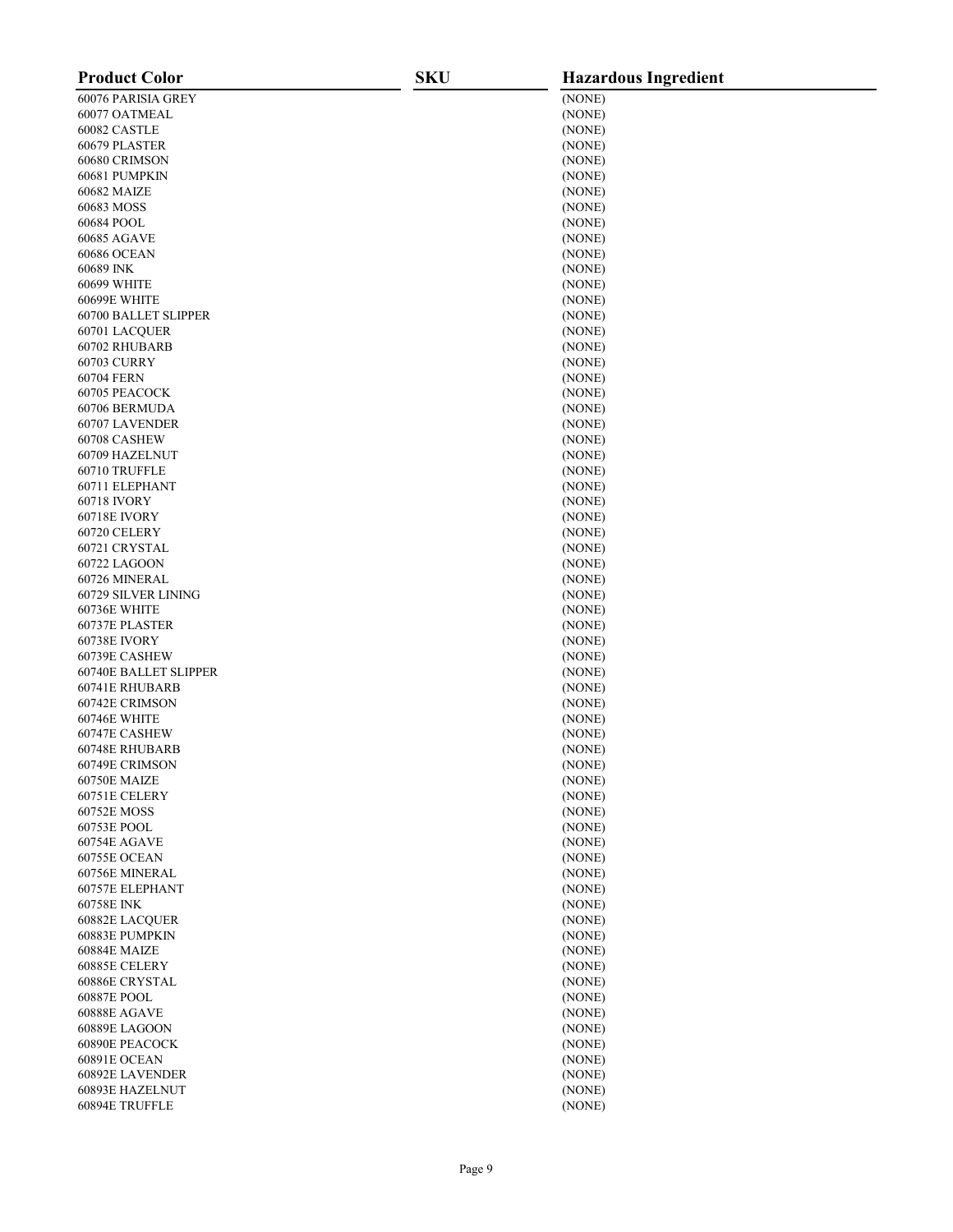| <b>Product Color</b>                                    | <b>SKU</b>       | <b>Hazardous Ingredient</b> |
|---------------------------------------------------------|------------------|-----------------------------|
| <b>60895E SILVER LINING</b>                             |                  | (NONE)                      |
| 60896E MINERAL                                          |                  | (NONE)                      |
| 60897E ELEPHANT                                         |                  | (NONE)                      |
| 60898E INK                                              |                  | (NONE)                      |
| 60901E MOSS                                             |                  | (NONE)                      |
| 61360 SNOW DRIFT                                        |                  | (NONE)                      |
| 61361 OATS                                              |                  | (NONE)                      |
| 61364 LAKE                                              |                  | (NONE)                      |
| 61365 NAVY                                              |                  | (NONE)                      |
| 61366 WARM BLACK                                        |                  | (NONE)                      |
| 61374 MOUSE                                             |                  | (NONE)                      |
| 61377 BLUSH                                             |                  | (NONE)                      |
| 61379 CRANBERRY                                         |                  | (NONE)                      |
| 6341 FA HDC 2OZ SHEEPSKIN                               | 514741           | (NONE)                      |
| 6342 FA HDC 2OZ OATMEAL                                 | 514742           | (NONE)                      |
| 6343 FA HDC 2OZ VINTAGE VICTORIAN                       | 514743           | (NONE)                      |
| 6344 FA HDC 2OZ TUSCAN RED                              | 514745           | (NONE)                      |
| 6345 FA HDC 2OZ MONARCH                                 | 514746           | (NONE)                      |
| 6346 FA HDC 2OZ BAVARIAN                                | 514747           | (NONE)                      |
| 6347 FA HDC 2OZ SUMMER PORCH                            | 514748           | (NONE)                      |
| 6348 FA HDC 2OZ SPANISH MOSS                            | 514749           | (NONE)                      |
| 6350 FA HDC 2OZ SEASIDE VILLA                           | 514753           | (NONE)                      |
| 6351 FA HDC 2OZ SAGE                                    | 514754           | (NONE)                      |
| 6352 FA HDC 2OZ NANTUCKET BLUE                          | 514755           | (NONE)                      |
| 6353 FA HDC 2OZ GLACIER                                 | 514756           | (NONE)                      |
| 6354 FA HDC 2OZ NAUTICAL                                | 514758           | (NONE)                      |
| 6355 FA HDC 2OZ PROVINCIAL BLUE                         | 514759           | (NONE)                      |
| 6356 FA HDC 2OZ ENGLISH LAVENDAR                        | 514760           | (NONE)                      |
| 6357 FA HDC 2OZ JAVA                                    | 514761           | (NONE)                      |
| 6358 FA HDC 2OZ PARISIAN GREY                           | 514991           | (NONE)                      |
| 6359 FA HDC 2OZ MAUI SAND                               | 514992           | (NONE)                      |
| 6437 FA HDC 2OZ COTTAGE WHITE                           | 514740           | (NONE)                      |
| 6438 FA HDC 2OZ IMPERIAL                                | 514744           | (NONE)                      |
| 6439 FA HDC 2OZ GROTTO                                  | 514750           | (NONE)                      |
| 6440 FA HDC 2OZ CASCADE<br>6441 FA HDC 2OZ TURKISH TILE | 514752           | (NONE)                      |
| 6442 FA HDC 2OZ CASTLE                                  | 514757<br>514762 | (NONE)                      |
| 6443 FA HDC 2OZ RICH BLACK                              | 514993           | (NONE)<br>(NONE)            |
| 6449 FA HDC 2OZ PATINA                                  | 514751           | (NONE)                      |
| 71773 GARNET                                            |                  | (NONE)                      |
| 71774 WILLOW DEW                                        |                  | (NONE)                      |
| 71775 LIZA GRAY                                         |                  | (NONE)                      |
| 71776 LAVENDER FIELDS                                   |                  | (NONE)                      |
| 71777 COBBLESTONE                                       |                  | (NONE)                      |
| 71778 SHADOWLANDS                                       |                  | (NONE)                      |
| 71818 CLASSIC WHITE                                     |                  | (NONE)                      |
| 71819 BISQUE                                            |                  | (NONE)                      |
| 71820 DAINTY PINK                                       |                  | (NONE)                      |
| 71821 CORAL FLUSH                                       |                  | (NONE)                      |
| 71822 LIPSTICK RED                                      |                  | (NONE)                      |
| 71823 SIMPLY GOLDEN                                     |                  | (NONE)                      |
| 71824 GREEN ENVY                                        |                  | (NONE)                      |
| 71825 PLEASANT BLUE                                     |                  | (NONE)                      |
| 71826 TEAL LAGOON                                       |                  | (NONE)                      |
| 71827 DARLING TEAL                                      |                  | (NONE)                      |
| 71828 DUSTY BLUE                                        |                  | (NONE)                      |
| 71829 FORTNIGHT BLUE                                    |                  | (NONE)                      |
| 71830 GINGER                                            |                  | (NONE)                      |
| 71831 SYCAMORE                                          |                  | (NONE)                      |
| 71832 SOFT SMOKE                                        |                  | (NONE)                      |
| 71833 CASTLE GRAY                                       |                  | (NONE)                      |
| 71834 CLASSIC BLACK                                     |                  | (NONE)                      |
| 71835 CLASSIC WHITE                                     |                  | (NONE)                      |
| <b>71836 BISQUE</b>                                     |                  | (NONE)                      |
| 71837 DAINTY PINK                                       |                  | (NONE)                      |
| 71838 LIPSTICK RED                                      |                  | (NONE)                      |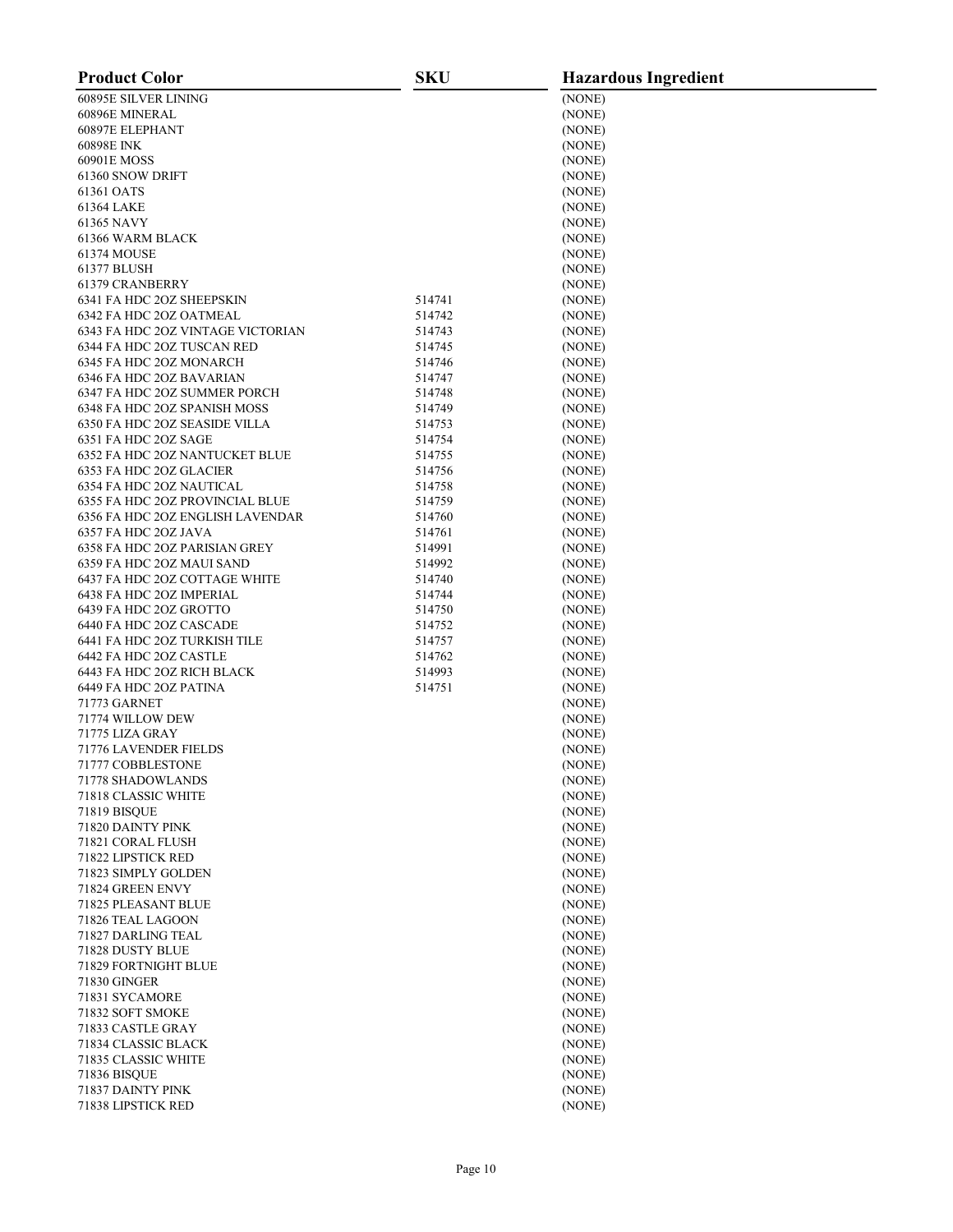| <b>Product Color</b>            | <b>SKU</b> | <b>Hazardous Ingredient</b> |
|---------------------------------|------------|-----------------------------|
| 71839 SIMPLY GOLDEN             |            | (NONE)                      |
| 71840 GREEN ENVY                |            | (NONE)                      |
| 71841 TEAL LAGOON               |            | (NONE)                      |
| 71842 DARLING TEAL              |            | (NONE)                      |
| 71843 FORTNIGHT BLUE            |            | (NONE)                      |
| 71844 GINGER                    |            | (NONE)                      |
| 71845 SYCAMORE                  |            | (NONE)                      |
| 71846 SOFT SMOKE                |            | (NONE)                      |
| 71847 CASTLE GRAY               |            | (NONE)                      |
| 71848 CLASSIC BLACK             |            | (NONE)                      |
| 99243 FA HDC 8OZ PROMINENT PINK |            | (NONE)                      |
| 99244 FA HDC 8OZ CURRANT        |            | (NONE)                      |
| 99245 FA HDC 8OZ SAGE SHADOW    |            | (NONE)                      |
| 99246 FA HDC 8OZ TRANOUIL       |            | (NONE)                      |
| 99247 FA HDC 8OZ VINTAGE TEAL   | 621915     | (NONE)                      |
| <b>CRISP LINEN</b>              | 61733      | (NONE)                      |
| SUMMER STARGAZING               | 61735      | (NONE)                      |
| <b>TERRACOTTA POT</b>           | 61739      | (NONE)                      |
| WILD MUSTANG                    | 61737      | (NONE)                      |
| WILD SAGE                       | 61738      | (NONE)                      |